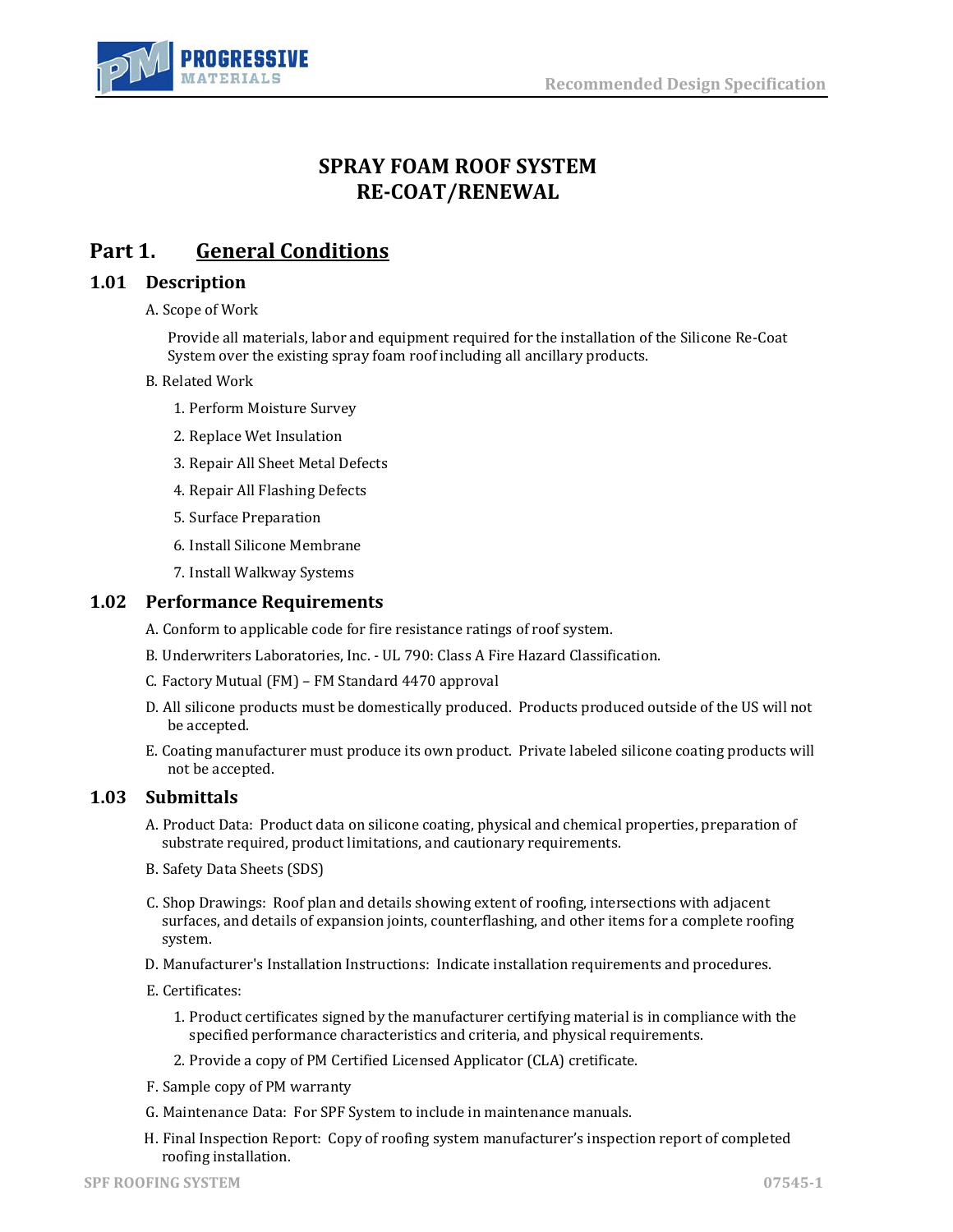

## **1.04 Quality Assurance**

A. Manufacturer:

- 1. Company specializing in the manufacturing of the system specified in this Section.
- 2. A minimum of 10,000,000 square feet of a similar system installed.
- 3. A minimum of 10 years manufacturing experience.

B. Installer:

- 1. Installer must be a Certified Licensed Applicator (CLA) by the Manufacturer providing the warranty, and is capable of receiving the specified warranty.
- 2. In the case of any repairs pertaining to removal and or replacement of SPF the installing CLA must have SPF certifications.
- 3. CLA to ensure all personnel are properly trained and have a full understanding of all OSHA safety requirements.
- C. Manufacturer Field Representative: Provide a qualified representative of the Manufacturer providing the warranty to monitor and periodically inspect the installation.

## **1.05 Delivery, Storage, and Handling**

- A. Deliver and store liquid materials and other products in their original unopened containers or packaging until ready for installation.
- B. Materials shall be clearly labeled with the manufacturer's name, product identification, safety information, and lot numbers.
- C. Store materials indoors whenever possible.
- D. Protect stored products from freezing.
- E. Comply with the manufacturer's instructions for handling and safety procedures.
- F. Store and dispose of solvent-based materials, and materials used with solvent-based materials, in accordance with requirements of local authorities having jurisdiction.

### **1.06 Environmental Requirements**

- A. Maintain logs of environmental conditions (temperature, humidity, and wind speed) within limits recommended by manufacturer for optimum results. Do not install products under environmental conditions outside of manufacturer's limits.
- B. Weather Limitations: Proceed with installation only when existing and forecasted weather conditions permit roofing system to be installed according to manufacturer's written instructions and warranty requirements.
- C. Do not install silicone coating under the following conditions:
	- 1. When ambient temperature is below 35° F.
	- 2. At temperatures less than 5° F above dew point.

#### **1.07 Warranty**

A. Provide Manufacturer's (5, 10, or 15 year) labor & material warranty covering leaks due to silicone material failure.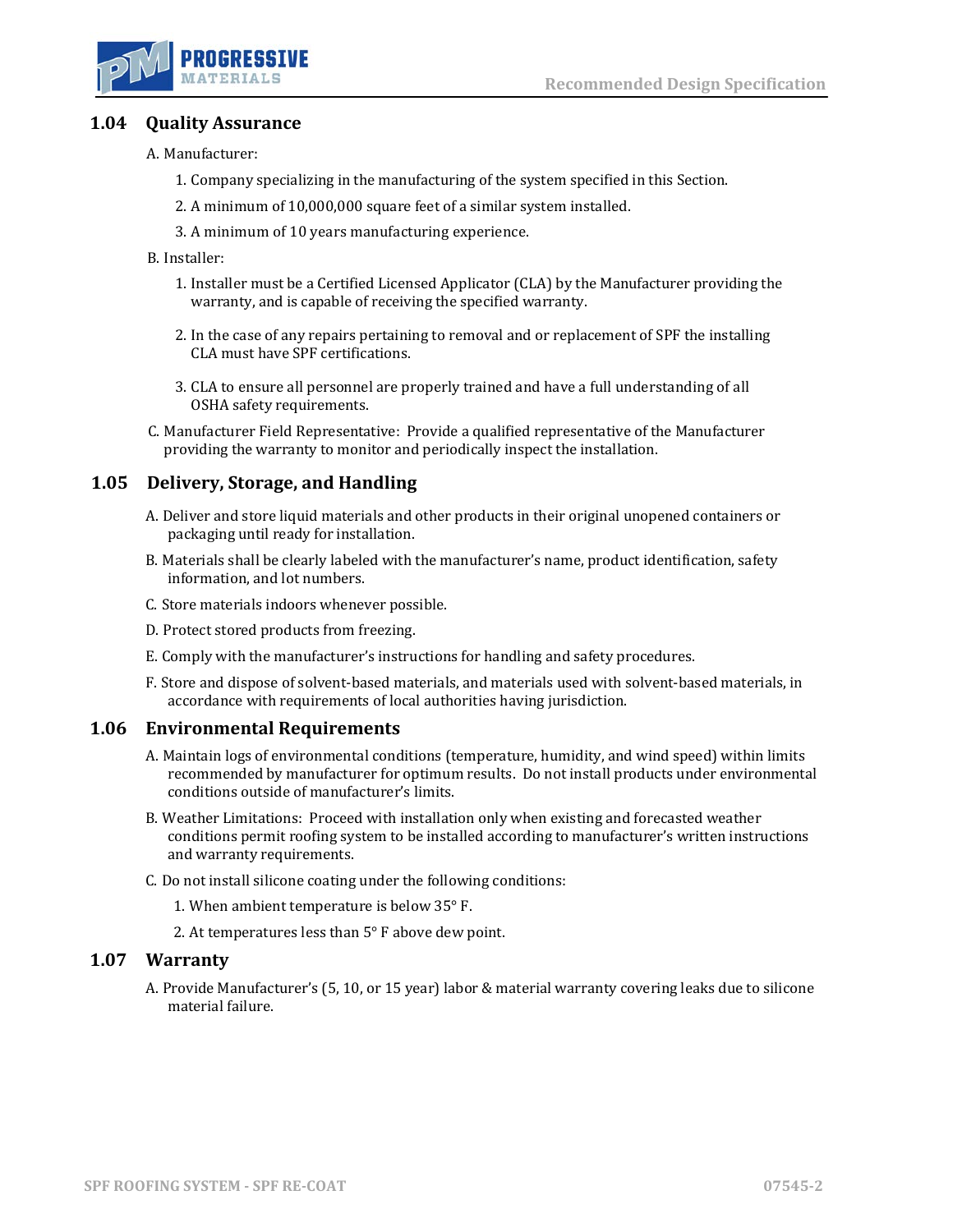

# **Part 2. Products**

# **2.01 Acceptable Products**

- A. Spray Foam Insulation
	- 1. Acella Premium Spray Products: PremiSeal Series Spray Foam
	- 2. BASF: Skytite C1 Series Spray Foam
	- 3. Lapolla Industries: Foam-Lok Series Foam
	- 4. SWD Urethane: Quik-Shield 125 Spray Foam
- B. Cleaners and Primers
	- 1. Progressive Materials: P-100 General Purpose Primer
- C. Silicone Caulk Sealant
	- 1. Progressive Materials: SS 300 Series Silicone Sealant
- D. Flashing Grade Sealant
	- 1. Progressive Materials: FG 400 Silicone Flashing Grade Sealant
- E. Reinforcing Fabric
	- 1. Progressive Materials: PF 200 Polyester Fabric
		- a. PF 206 6"
		- b. PF 212 12"
- F. Walkway System
	- 1. Progressive Materials: Pro-Grip Walkway System
		- a. PG 700 Pro-Grip Yellow Walkway Coating
		- b. PG 750 Pro-Grip Yellow Walkway Granules
- G. Skylight Sealer
	- 1. Progressive Materials: HS 3220 Clear Silicone Skylight Coating
- H. Silicone Coating
	- 1. Progressive Materials: Pro-PolySil LS 2200 Series

# **2.02 Silicone Coating Materials**

- A. Silicone base and top coat to be Pro-PolySil LS 2200 Series Silicone Coating by Progressive Materials, LLC and complying with the following minimum properties:
	- 1. Tensile Strength: ASTM D412, 551
	- 2. Elongation: ASTM D412, 186 percent minimum at break at 75° F.
	- 3. Water Vapor Permeance: ASTM E-96, 7.9 at 20 mils.
	- 4. Fire resistance: ASTM E108, UL 790 Class A.
	- 5. Color: Owner to select standard topcoat color.
	- 6. Solids Content by Weight: ASTM D-1644, 82% ±2%
	- 7. VOC Content: < 250 grams/liter
	- 8. Initial Solar Reflectivity: .87
	- 9. Initial Thermal Emissivity: .90
	- 10. SRI Value: 110

# **2.03 Polyurethane Foam Insulation**

A. Physical property requirements are as follows for acceptable insulation products with Zero-Ozone Depleting Potential, such as Progressive Materials SF 4000 Series and complying with the following properties: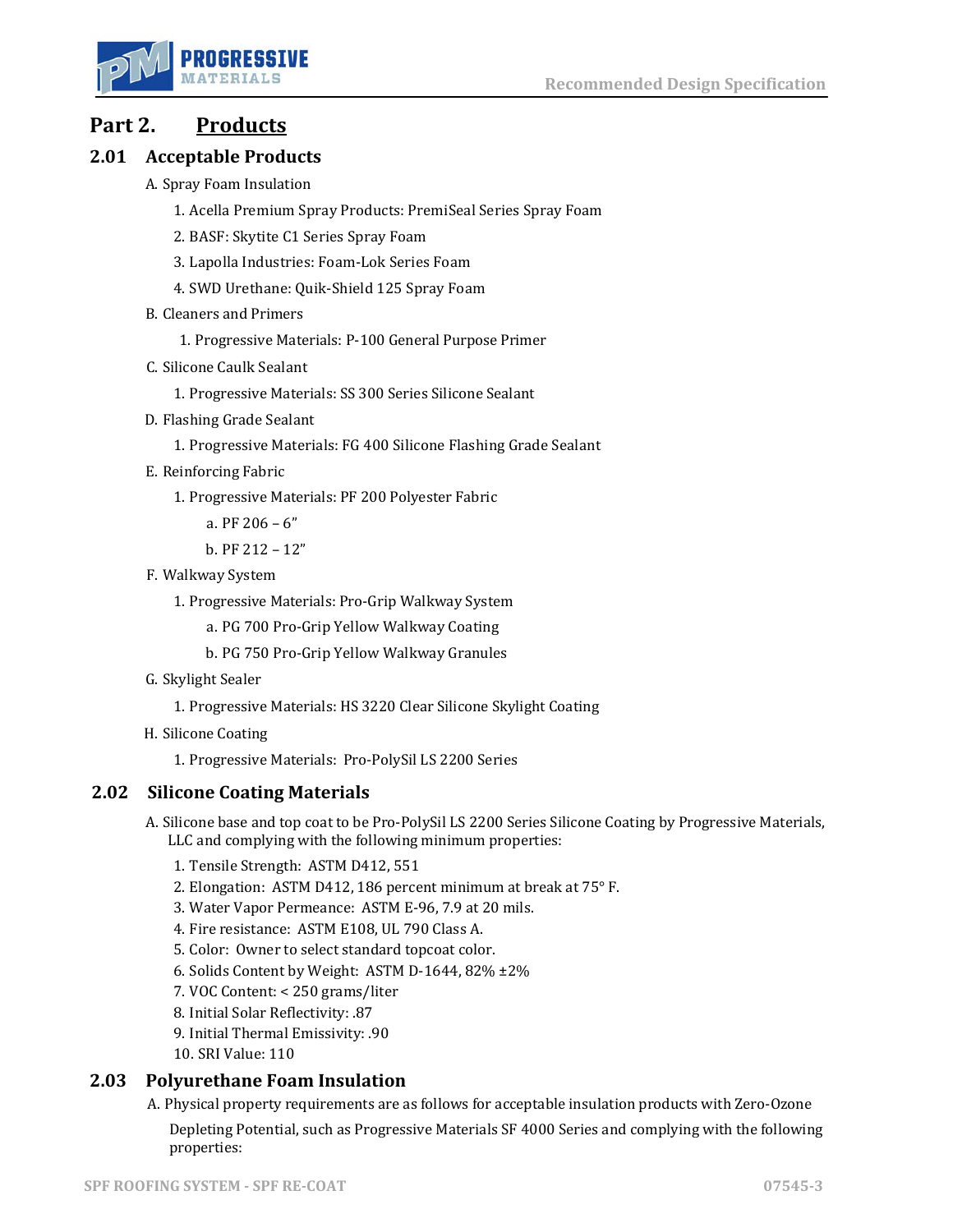

- 1. Density: sprayed-in-place, pcf, min. 2.7-3.2, ASTM D-1622
- 2. Compressive Strength: 50 psi, ASTM D-1621
- 3. Closed-Cell Content: percent, min. >90, ASTM D-2856
- 4. K-factor: 0.158, ASTM C-518
- 5. Dimensional Stability: 28 days, 0.69%, ASTM D-2126
- 6. Flame Spread: max. <75, ASTM E-84

# **Part 3. Execution**

## **3.01 Examination**

- A. Verify roof slope prior to beginning installation. There is to be no single area of standing water on the roof 24 hours after a rain, greater than 100 sq. ft. and more than  $\frac{1}{2}$ " deep.
- B. Inspect all roof drains to ensure proper performance.
- C. Verify that all roof penetrations and flashings are properly installed and secured.

## **3.02 Preparation**

A. Existing Coated Polyurethane Foam Roofing System

- 1. Existing roof shall be infra-red scanned for any areas of wet insulation; they shall be plotted on a roof diagram for later inspection and remediation. The company performing the infra-red scan must be approved by PM.
- 2. Any wet insulation identified, including that within an underlying roof system, shall be removed. Clean and dry the area and install new similar compatible insulation, and apply polyurethane foam to the level of adjacent surfaces.
- 3. Primer install primer as required by PM.

#### B. Re-Coat

- 1. For existing polyurethane foam roof systems that are deemed acceptable for re-coating, the following surface preparation guidelines shall be followed:
	- a. Clean existing coated surface with a high-pressure power wash using only clean water. During the power wash operation, the water pressure should be sufficient to remove dirt and debris without damaging the existing coating and polyurethane foam. Power washing with a detergent solution and water is only permitted when power washing with water alone does not sufficiently remove dirt and other contaminants.
	- b. Scour any areas of accumulated dirt, fungus, mold, grease, oil, etc. with a detergent solution and water. Solvents should not be used for these cleaning purposes.
	- c. In areas where a detergent solution has been used in the cleaning process, additional power washing with clean water is required to remove all residual detergent.
	- d. The following minimum work shall be completed: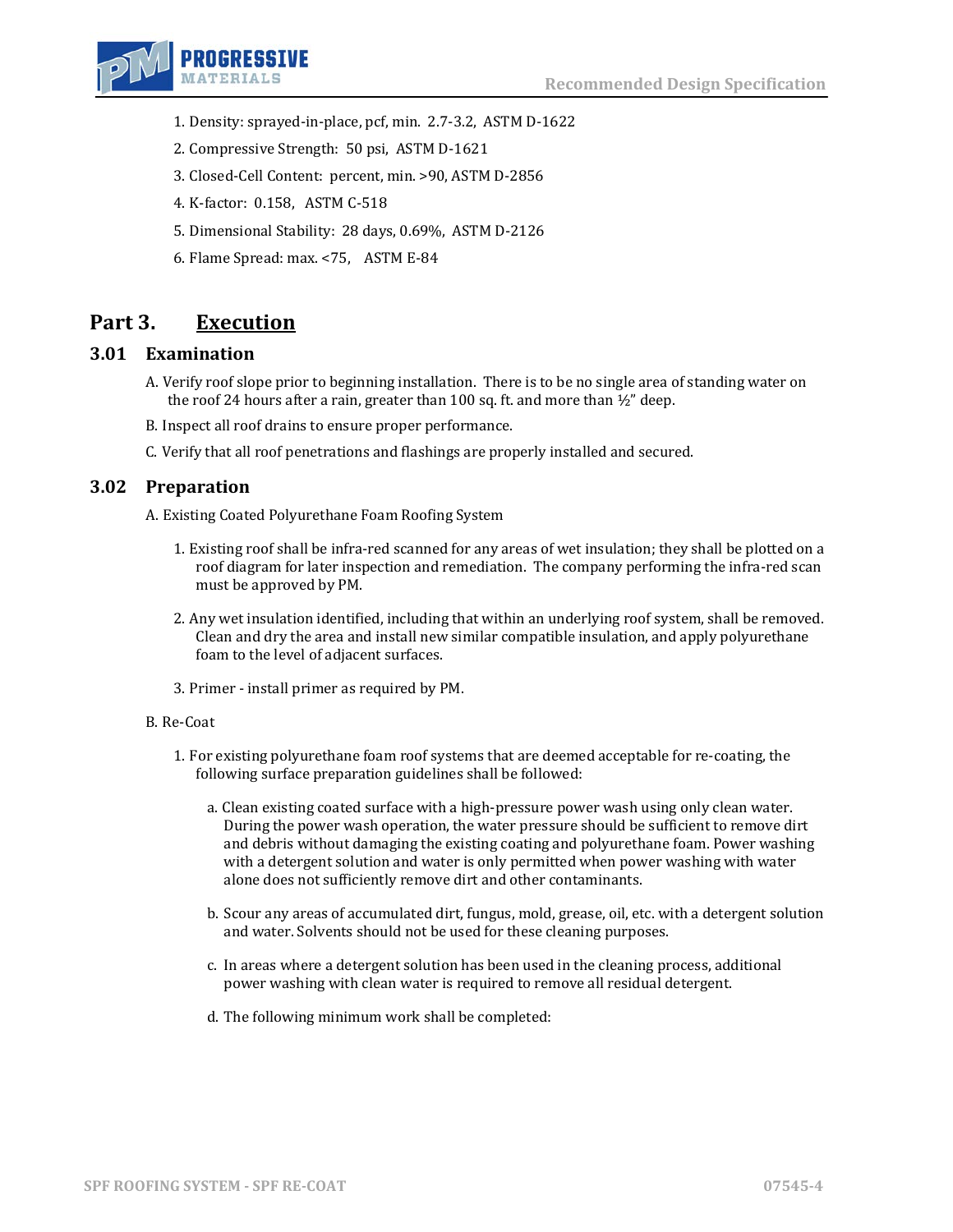

- 1) All wet or otherwise substandard polyurethane insulation shall be removed and replaced. Apply the polyurethane foam in strict accordance with the polyurethane foam manufacturer's specifications and application instructions, using spray equipment recommended by the SPF manufacturer. The field of the roof shall be applied, as practical, by a robotic SPF application device. The robotic method shall improve: consistency, slope-to-drain, and visual appearance.
- 2) Any deteriorated components of the substrate shall be replaced or brought up to acceptable standards of the warranty provider or good roofing practice.
- 3) The existing coating shall be properly adhered, if not, all loose coating shall be removed. Cracks, flashing details, slope-to-drain, metal edging, penetrations, roof drains, and all other components of the roofing system shall be functional and in accordance with manufacturer's application instructions.
- e. Deficiencies outlined in the Certified Licensed Applicator (CLA) Inspection or infrared moisture survey shall be properly repaired prior to the recoat operations. Should any questions exist regarding the proper repair procedures, please contact the PM Technical Department.

# **3.03 Polyurethane Foam Application**

#### A. Inspection

1. Prior to polyurethane foam application, inspect the substrate surface to ensure preparations required in Section 3.02 have been met.

#### B. Application

- 1. All objects that require protection from overspray shall be protected; all movable objects shall be moved to an acceptable area. All intake air vents shall be turned off and covered.
- 2. Apply the polyurethane foam in strict accordance with the polyurethane foam manufacturer's specifications and application instructions, using spray equipment recommended by the polyurethane foam manufacturer. The field of the roof shall be applied, as practical, by a digitally controlled robotic SPF application device. The robotic method shall improve consistency, slope-to-drain, and visual appearance.
- 3. Polyurethane foam shall be applied in a minimum of  $\frac{1}{2}$ -inch thick passes. The total thickness of the new polyurethane foam shall be a minimum of 1.0 inches, except where tapering is required to facilitate drainage or areas removed are brought to the existing roof level.
- 4. Apply the full thickness of polyurethane foam in any area on the same day.
- 5. Polyurethane foam shall be applied to ensure proper drainage, resulting in no ponding water. Ponding water is defined as "an area of 100 square feet or more which holds in excess of ½ inch of water as measured 24 hours after rainfall."
- 6. The polyurethane foam shall be terminated neatly a minimum of 4 inches above the finished roof surface at roof penetrations. Foamed-in-place cants shall be applied to allow a smooth transition from the horizontal to vertical surface.
- 7. The finished polyurethane foam surface texture shall be "smooth to orange-peel", free of voids, pinholes and depressions. "Verge of popcorn" texture is acceptable if it can be thoroughly and completely coated. Popcorn and tree bark textures are not acceptable. Unacceptable foam textures shall be removed and re-foamed prior to coating application.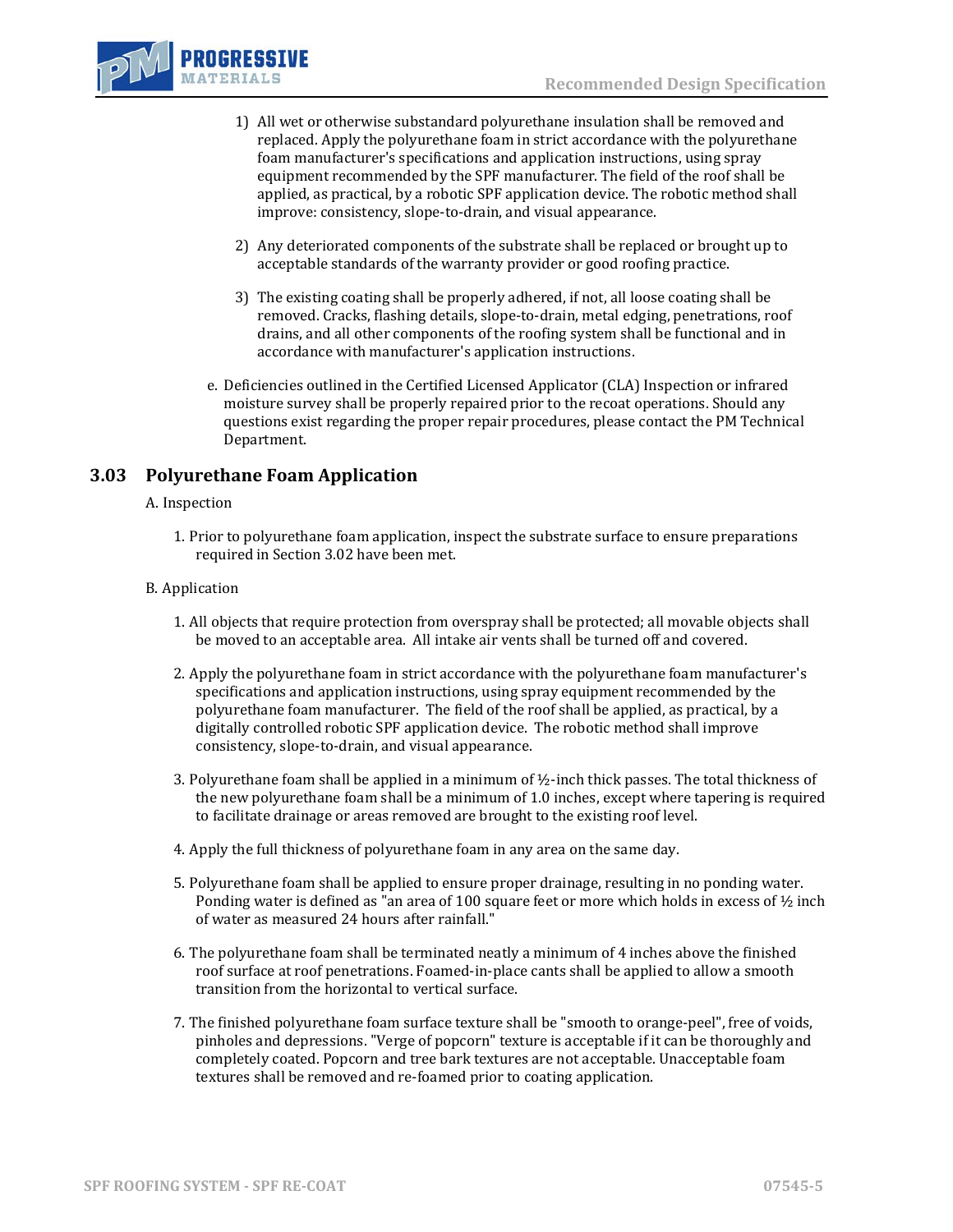



# **3.04 Silicone Roof Coating Application**

#### A. Inspection

- 1. Prior to the application of silicone coating, inspect the polyurethane foam surface to ensure the conditions of Section 3.03 have been met.
- 2. The polyurethane foam surface shall be free of moisture, dust, dirt, debris and other contaminants that would impair the adhesion of the silicone coating.
- 3. If more than 24 hours elapse between the polyurethane foam application and the start of the silicone coating application, thoroughly inspect the polyurethane foam surface for UV degradation and oxidation. Call PM Technical Department for procedures to proceed if UV damage has affected the foam.

#### B. Application

- 1. LS 2204 Silicone Roof Coating, dark gray should be used as the basecoat on new polyurethane foam.
- 2. The silicone basecoat shall be applied on the same day as the polyurethane foam application, after the polyurethane foam has been allowed to cure a minimum of one hour.
- 3. Apply the basecoat in a uniform application to achieve a finished dry film thickness of approximately ½ the total millage required for the roof.
- 4. The basecoat shall not be subjected to foot traffic or otherwise disturbed until it is tack-free.
- 5. After it has cured, inspect the coating for pinholes, cracks, thin areas or other defects. All defects observed shall be caulked with sealant and/or roller coated with additional basecoat prior to applying subsequent coats of silicone.
- 6. The basecoat must be cured, clean and free of all moisture prior to application of topcoat.
- 7. Apply the topcoat in a contrasting color to the basecoat. The topcoat application shall be made at right angles to the basecoat application. Surface texture and conditions may require additional quantities of silicone to insure proper millage. It is the contractor's responsibility to properly coat the insulation regardless of the quantity of silicone coating required.
- 8. The Silicone Roof Coating shall be applied a minimum of 2 inches beyond all the terminated edges of the polyurethane foam. These terminations should be masked to provide a straight edge, neat, finished appearance.
- 9. Allow the topcoat to cure and inspect the finished coating surface for pinholes, cracks, thin areas, or other defects. Repair any defects observed with silicone sealant and/or additional silicone coating material.
- 10. It is the applicator's responsibility to ensure the minimum total dry film thickness specified is achieved throughout the entire roof area regardless of the quantity of liquid silicone required.
- 11. Minimum required coating thicknesses are as follows:
	- a. 5 Year Warranty, 10 mils new coating and 15 mils total
	- b. 10 Year Warranty, 12 mils new coating and 20 mils total
	- c. 15 Year Warranty, 15 mils new coating and 25 mils total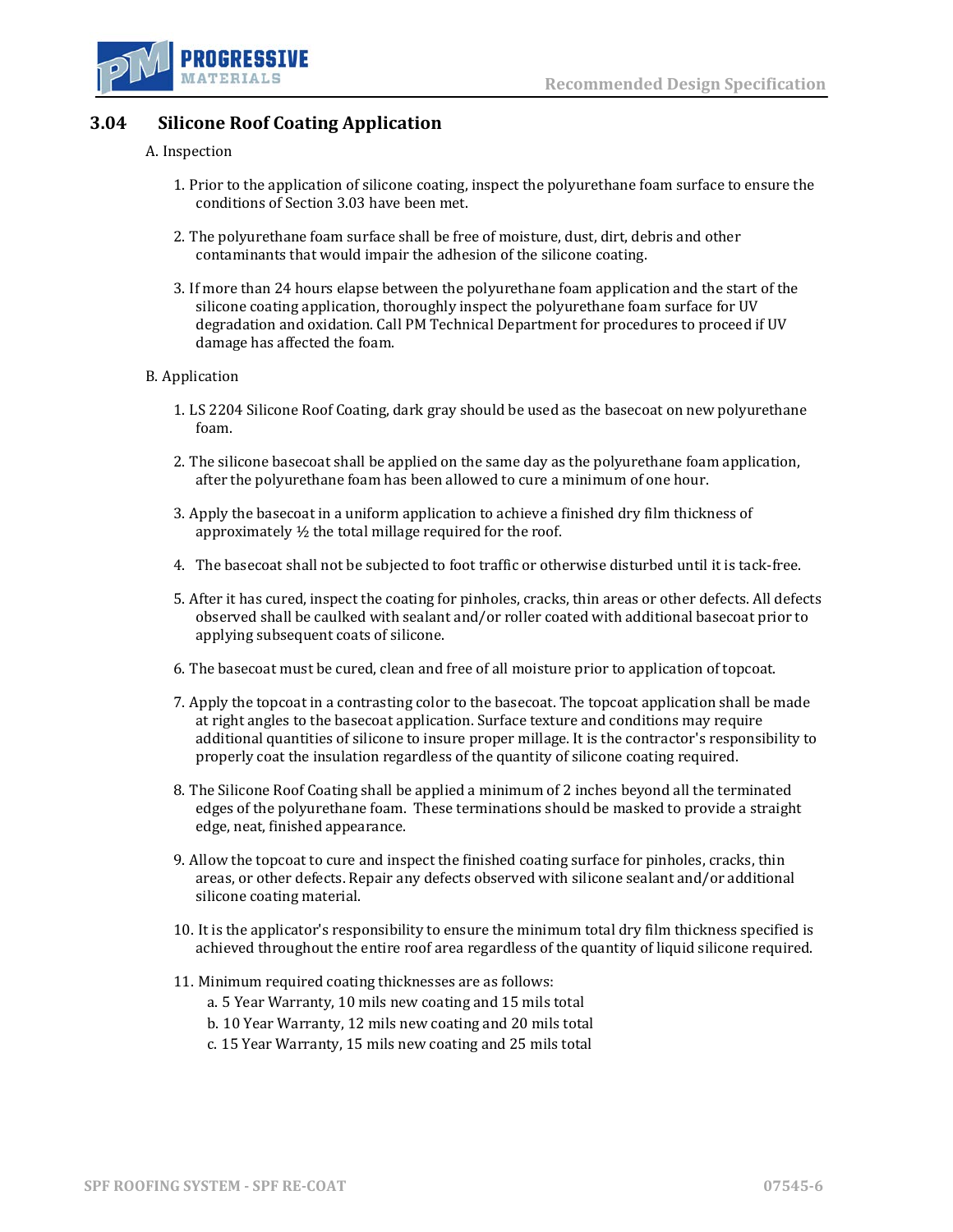



# **3.05 Granule/Aggregate Application**

#### A. Application

- 1. Apply roofing granules in a finish coat of silicone coating. A minimum of 10 dry mils of silicone coating is required to hold the granules.
- 2. Apply the roofing granules, using suitable compressed air equipment, uniformly at a rate of approximately 30-40 pounds per 100 square feet of roof area.
- 3. Apply the roofing granules immediately after the topcoat application to obtain maximum wetout and embedment.
- 4. Bare spots in the granulated surface shall be filled in by applying additional coating and granules in these areas.

### **3.06 Walkway System**

- A. Install the Pro-Grip Walkway System at heavy traffic areas and at high impact areas as directed by the owner.
	- 1. Walkway Areas
		- a. Walkways should be a minimum of 30" wide.
		- b. Mask off area to receive walkway system to ensure clean straight edges.
		- c. Install PG 700 Pro-Grip Yellow Walkway Coating at a thickness of 25 mils.
		- d. Immediately after the application of the PG 700, broadcast PG 750 Pro-Grip Walkway Granules into the coating at a rate of 40 lbs. per 100 square feet. The granules will settle into the coating. Apply the granules generously, inspect the surface within a few minutes and reapply as needed to obtain a continuous film of granules.
	- 2. High Impact Areas (around mechanical equipment, etc)
		- a. Mask off area to receive walkway system to ensure clean straight edges. Area should be 30" wide around all identified equipment.
		- b. Install PG 700 Pro-Grip Yellow Walkway Coating at a thickness of 40 mils.
		- c. Immediately after the application of the PG 700, broadcast PG 750 Pro-Grip Walkway Granules into the coating at a rate of 60 lbs. per 100 square feet. The granules will settle into the coating. Apply the granules generously, inspect the surface within a few minutes and reapply as needed to obtain a continuous film of granules.
- B. After the coating has completely cured, remove all loose granules with a small hand blower and a soft bristle broom.

# **3.07 Field Quality Control**

- A. Final Roof Inspection: Arrange for roofing system manufacturer's technical personnel to inspect roofing installation upon completion and submit report to Owner/Architect. There shall be no items on the roof that could inhibit the inspection process, such as, solar panels, decking systems, etc.
	- 1. Notify Owner 48 hours in advance of date and time of inspection.
		- a. Repair or remove and replace components of roofing system where inspection results indicate that they do not comply with specified requirements.